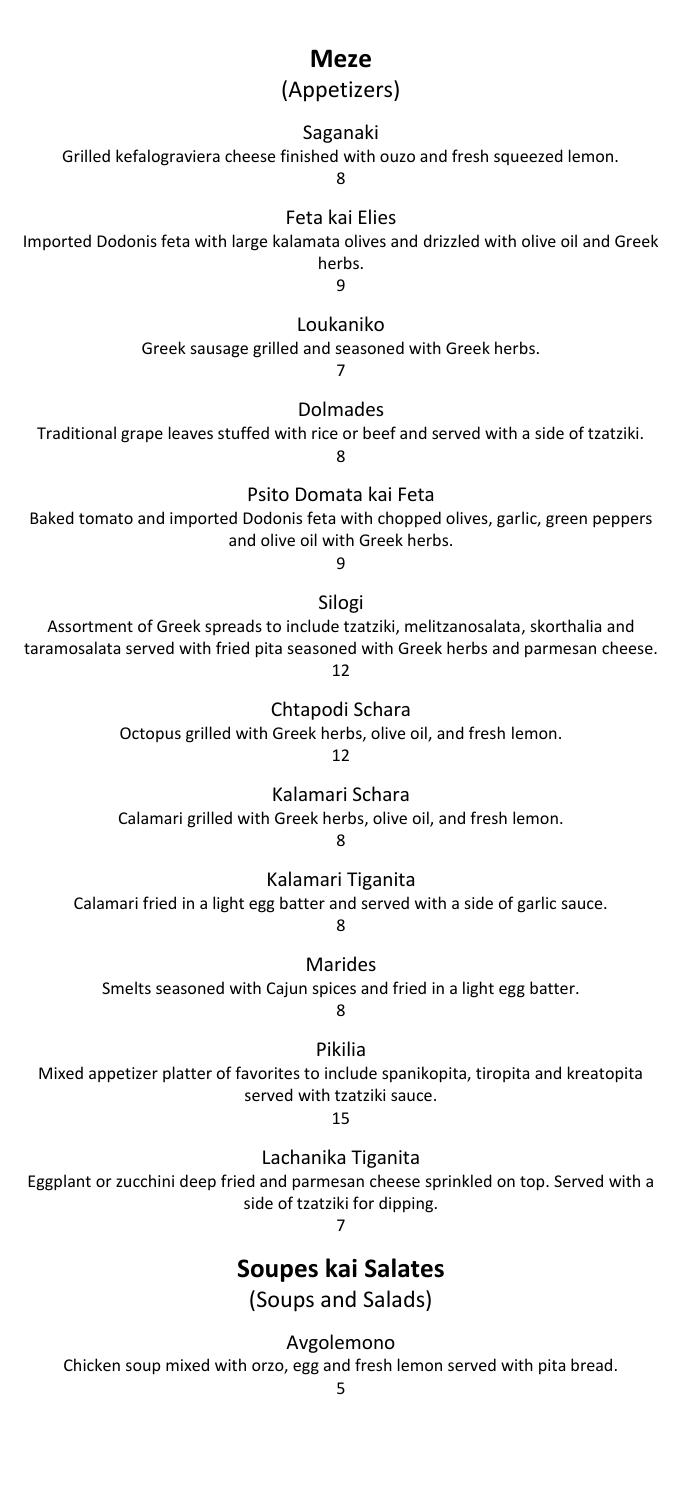#### Fakes

Lentil soup with fresh vegetables topped with scallions and served with pita bread.

5

#### Paradosiaki Elliniki Salata

Chopped iceberg and romaine lettuce with tomatoes, cucumbers, onions, kalamata olives, pepperoncini and feta. Served with a homemade Greek dressing.

 $\mathbf{Q}$ 

#### Horiatiki

Village salad with fresh tomato, cucumber, green pepper, red onion, scallion, parsley, Dodonis feta and kalamata olives topped with olive oil, red wine vinaigrette with Greek herbs.

12

### Roka

Arugula and romaine chopped with sundried tomatoes and candied walnuts then topped with vinaigrette and shaved parmesan cheese.

10

#### Marouli

Romaine lettuce chopped and mixed with dill, scallions, and olive oil then topped with a fresh, squeezed lemon.

8

## **Kiria Piata**

(Main Course)

Mousaka

Layers of eggplant, potatoes, and Angus ground beef topped with béchamel sauce and parmesan cheese. Served with a side salad.

14

Veggie Mousaka

Layers of eggplant, potatoes, and mixed vegetables topped with béchamel sauce and parmesan cheese. Served with a side salad.

14

Pastichio

Macaroni noodles and Angus ground beef topped with béchamel sauce and parmesan cheese. Served with a side salad.

14

Orzo with Grilled Veggies

Orzo pasta topped with garlic sauce and grilled vegetables.

12

Arnisio Fourno

Sliced leg of lamb slow roasted with Greek herbs and whole garlic. Served with a side of rice mixed with pine nuts.

17

Arnisio Kotsi

Slow roasted lamb shank with Greek herbs and whole garlic. Served with a side of rice mixed with pine nuts.

14

Rack tou Arnisio

Rack of lamb oven roasted with fresh rosemary, olive oil, fresh lemon and Greek herbs. Served with a side of rice mixed with pine nuts.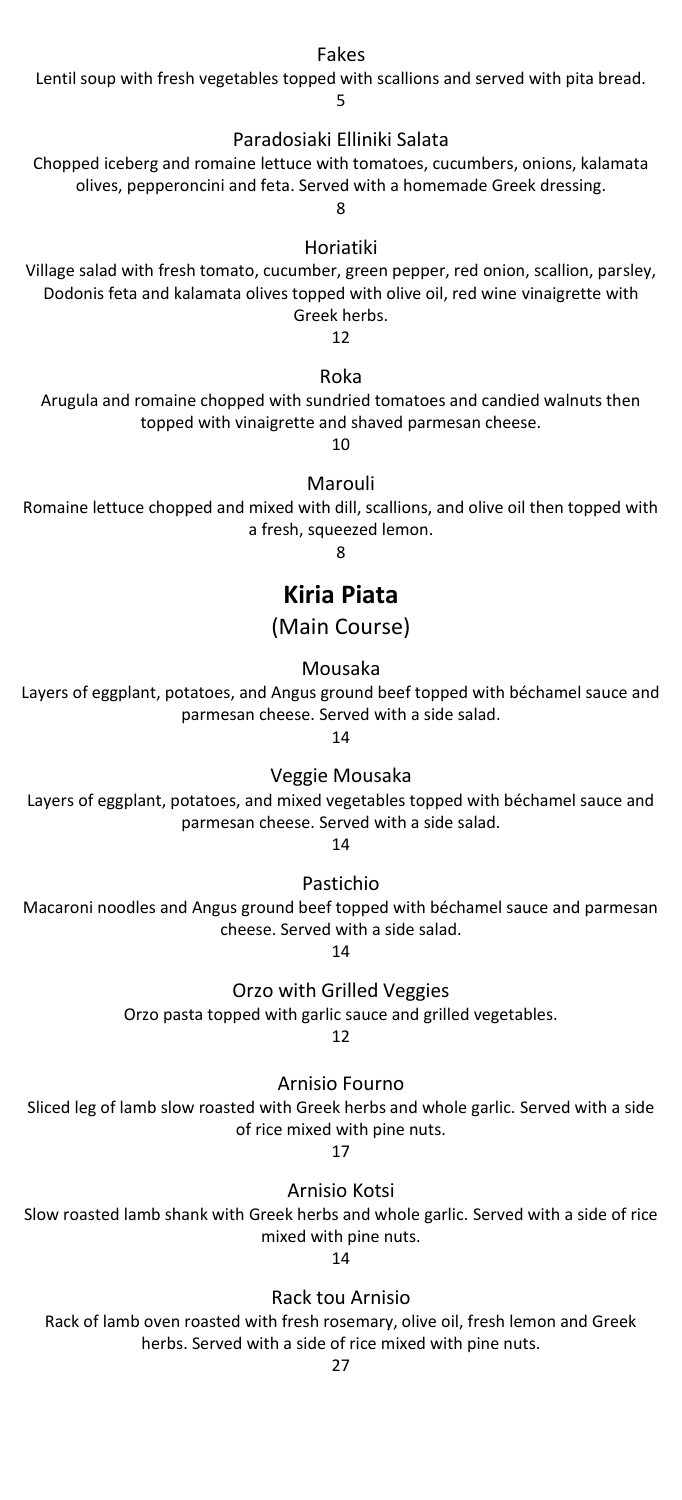#### Paidakia

Grilled lamb chops with fresh rosemary and Greek herbs. Served with a side of rice mixed with pine nuts.

19

## Kleftico

Slow roasted, sliced leg of lamb with mixed vegetables and feta baked in a parchment bag. Served with a side of rice mixed with pine nuts.

18

Souvlaki

Choose between lamb or chicken kebab grilled with Greek herbs and vegetables. Served with a side of rice mixed with pine nuts.

18

#### Kotopoulo Schara

Grilled chicken breast seasoned with Greek herbs. Served with a side of rice mixed with pine nuts.

14

Marias' Kotopoulo

Grilled chicken breast seasoned with Greek herbs and Cajun spices. Topped with sautéed onions and tomatoes and served with a side of rice mixed with pine nuts. 16

#### Gemisto Bifteki

Grilled Angus beef patty stuffed with feta and plum tomatoes. Served with a side of rice mixed with pine nuts.

16

## **Thalassina**

(Seafood)

Garides Saganaki

Large Black Tiger Shrimp broiled w/ fresh garlic sauce and feta.

15

Garides Schara

Large Black Tiger Shrimp lightly seasoned with Greek herbs and served with cocktail sauce.

16

Garides Tiganites

Large Black Tiger Shrimp fried in a light batter and served with cocktail sauce.

16

Garides kai Kalamari

Shrimp and calamari baked in a white wine sauce with fresh garlic, tomato, and

scallions.

15

Omada, Garides, kai Chtenia

Wild grouper, black tiger shrimps, and large scallops baked in a skillet with white wine sauce, olive oil, and tomatoes.

 $22$ 

Omada Fileto

Wild caught grouper baked in a creamy, white wine sauce.